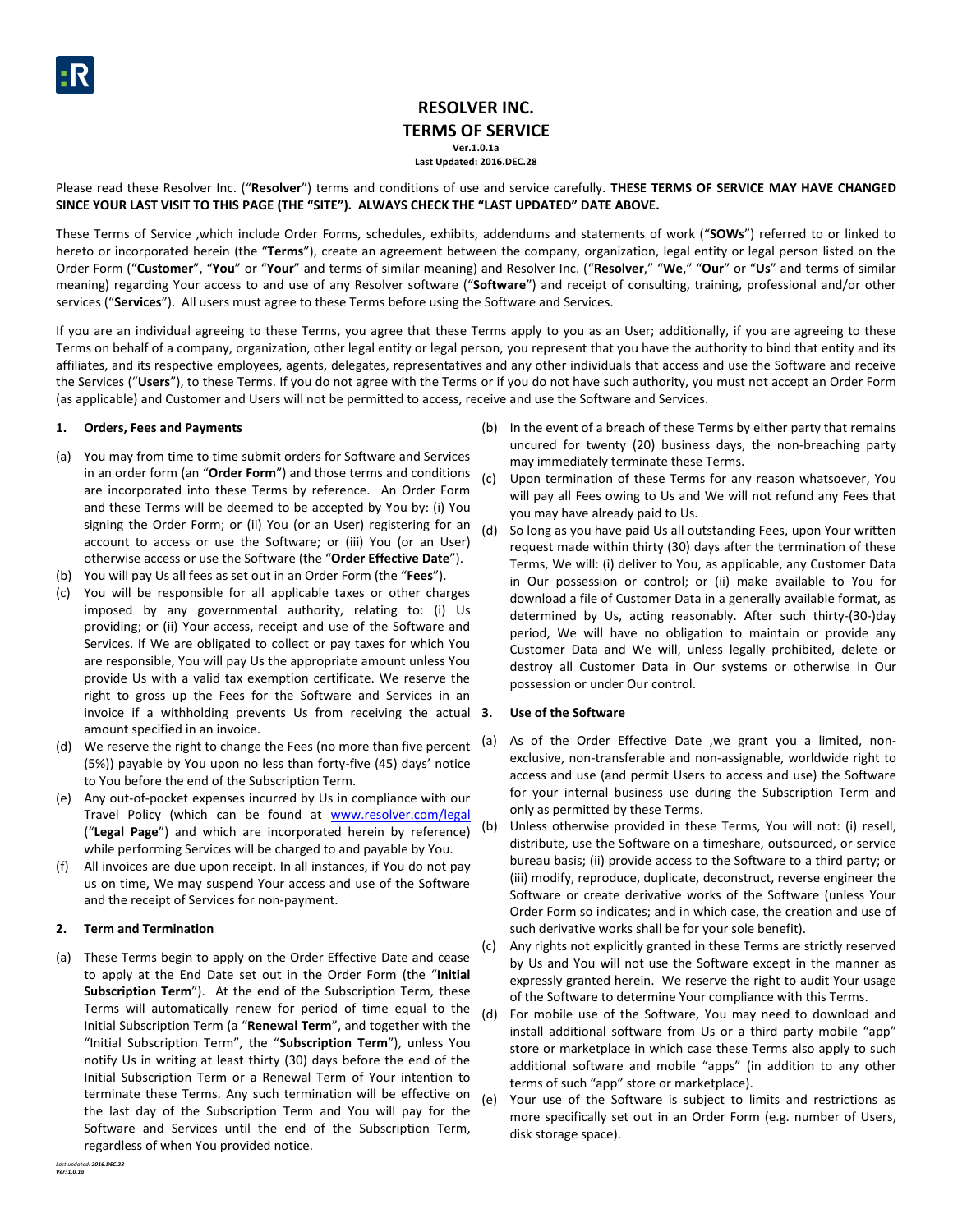## **4. Services**

- (a) We may provide You with Services as set out in an Order Form and a SOW (or a Change Order to a SOW). A SOW may be required for each project, and may specify, among other things, the purpose and scope of the project, the responsibilities of each party, assumptions, deliverable(s) (if any), applicable fees and payment terms, acceptance test procedures (if any) and any other specific requirements. In some instances, We may not commence providing Services to You unless a SOW has been agreed to by You and Us.
- (b) We may provide the Services remotely or at a location of Your choosing.
- (c) Either You or We may request additions, deletions or amendments to the Services in a SOW ("**Change**"). A Change will be requested in writing signed by an authorized representative of the party requesting the Change ("**Change Request**"). We will not have an obligation to perform, and You will not have an obligation to pay for, Services related to any Change unless You and We have agreed to the Change in writing. If You request a Change, We will evaluate the request and We will provide You with a written estimate of the cost, if any, of the requested Changes. Upon Your approval of the cost estimate and any additional terms and conditions related to such Changes, then You and We will enter into a change order document amending the applicable SOW (a "**Change Order**").

## **5. Our responsibilities**

- (a) In exchange for Your adherence to these Terms (including Your payment of Fees in accordance with these Terms), We will, in compliance with applicable laws (including data privacy laws):
	- i. use commercially reasonable efforts to provide you (and your Users) with access and use of the Software in accordance with our Availability Guarantee (as described in our Support Program);
	- ii. perform the Services in a professional and workmanlike manner in accordance with applicable professional standards;
	- iii. provide you with Software maintenance and support as set out in our support and maintenance program ("**Support Program**", which can be found on the Legal Page); and
	- iv. in relation to the Customer Data you upload into the Software: (1) maintain a comprehensive information security program to ensure the confidentiality, integrity and availability of such Customer Data; (2) protect such Customer Data from loss or unauthorized use, access, modification, disclosure or destruction all in accordance with industry best practices and in accordance with our security policies ("**Security Policies**", which we will make available to You upon your written request).
- (b) We will not be responsible for any compromise, loss, delay, alteration, or interception of Customer Data during the transmission of any data whatsoever across the Internet or mobile 8. telecommunications networks.

## **6. Your responsibilities**

- (a) In exchange for Us providing You with access to and use of the Software and the Services, You will, in compliance with all applicable laws:
	- i. be responsible for Users' compliance with these Terms;
	- ii. maintain appropriate administrative, physical, and technical (a) safeguards for protection of the security, confidentiality and integrity of Your Customer Data anytime it is not in the Software;
- iii. comply with applicable privacy laws in relation to the collection, use and disclosure of any personally identifiable information ("**PII**") that may be included in the data you upload into the Software, including Customer Data;
- iv. be responsible for the content, accuracy and quality of the Customer Data You use in connection with the Software and Services;
- v. protect and securely manage account/user names, password(s), other login information and customer keys (if any) to prevent the unauthorized access to the Software and promptly notify Us in the event of an unauthorized access to the Software;
- vi. install all updates to the Software in a timely fashion, as provided by Us; and
- vii. be responsible for procuring and maintaining the Internet and mobile telecommunications network connections that connect Your Users and network to the Software.

## **7. Changes**

- We may update these Terms from time to time. If We do so, We will notify You at the email address you provide in Your Order Form at least thirty (30) days before the update. If You do not agree with the changes You can cancel the Services, stop using the Software without further obligation, except for the payment of amount due for any outstanding Services and terminate these Terms. Any changes or modifications to these Terms will be effective immediately upon posting of the revisions on the Site, and Your continued use of the Services and Software after such time will constitute Your acceptance of such changes or modifications. You should from time to time review the Terms to understand the terms and conditions that apply to Your use of the Services and Software. The Terms will always show the 'Last Updated' date at the top. If You have any questions about the Terms, please email us at **legal[at]resolver.com**.
- (b) We may, at Our discretion, enhance or modify the Software from time to time and We will provide you with reasonable notice of any material modifications: (i) at the email address you provide in your Order Form; (ii) by posting a notice to this Site; or (iii) by posting a notice in the Software. Notwithstanding the foregoing, We may at any time modify or discontinue features of the Software to comply with applicable laws and regulations. We will not be liable to You or to any third party for any modification or discontinuation of the Software as described above.
- (c) We use a third party vendor to host the Software and we may change certain elements of the hosting services or such third party vendor from time to time. In all cases, We will always be responsible for the performance of such third party vendor, in accordance with these Terms and in each case, any such changes will not materially change, alter or modify the your access and use of the Software.

## **8. Insurance**

(a) We carry commercial general liability insurance and errors and omissions insurance with the limits and for the coverages set out in the Certificate of Insurance (a copy of which can be found on the Legal Page).

## <span id="page-1-0"></span>**9. Confidentiality Obligations**

Each party may use Confidential Information only for the purposes of these Terms and, except as specifically provided for in this Section [9,](#page-1-0) will not disclose to any third party any Confidential Information, without the prior written consent of the other party. For the purposes of these Terms, "**Confidential Information**"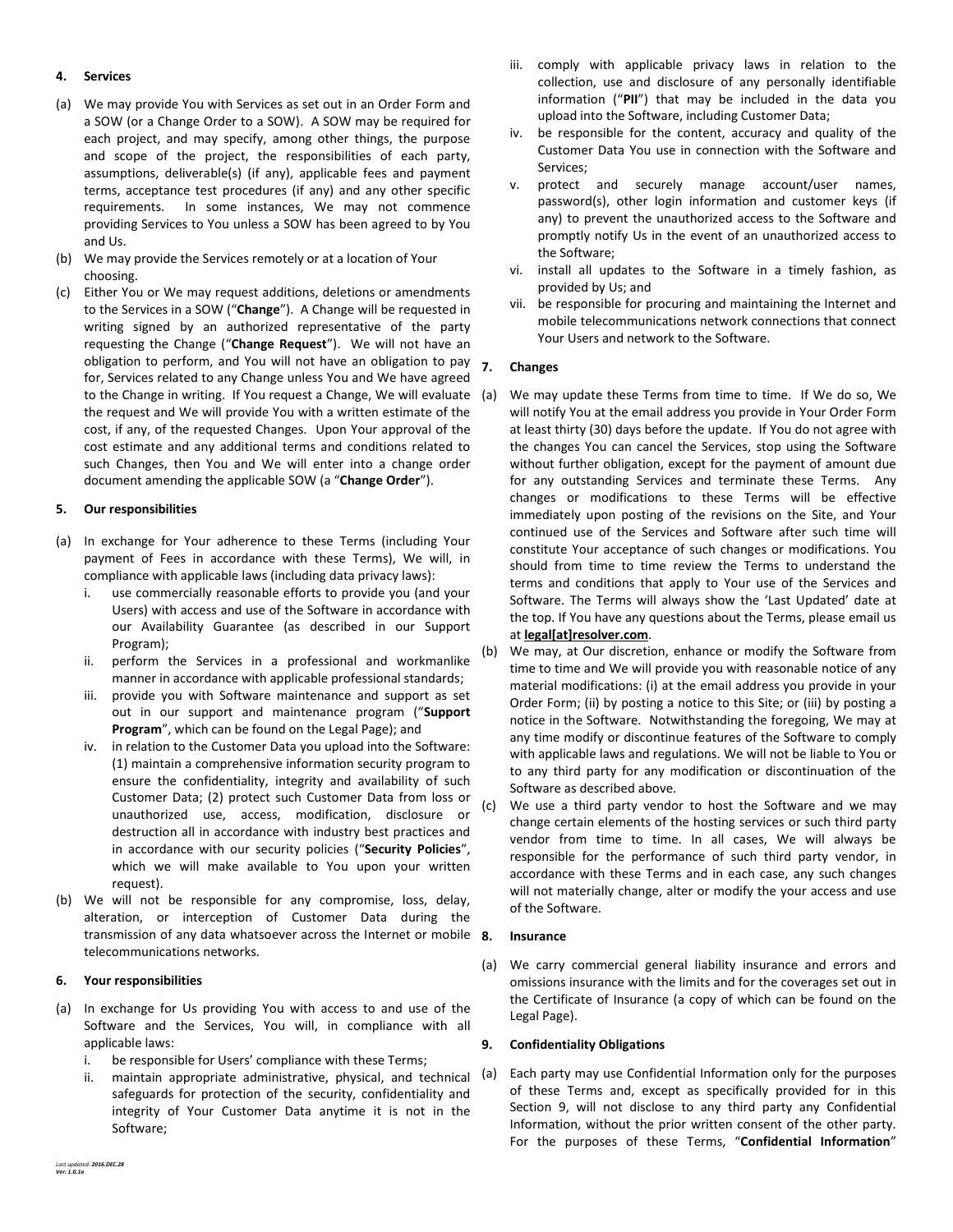means all technical, scientific, marketing, business, financial and (d) commercial information or data other than technical, scientific, marketing, business, financial and commercial information or data, whether communicated in writing or orally, which is provided by a party (the "**Disclosing Party**") to the other party (the "**Receiving**  Party") as a consequence of these Terms. The Receiving Party will be liable to the Disclosing Party for any breaches of this Section [9](#page-1-0) by its employees, agents or third party service providers who (f) obtain Confidential Information of the Disclosing Party from the Receiving Party. Confidential Information will not include information that: (i) was already known by or in the possession of the Receiving Party at the time of disclosure, other than through an obligation of confidentiality; (ii) was at the time of disclosure or thereafter became publicly available or known to the public or otherwise part of the public domain without breach of these Terms by the Receiving Party; (iii) was subsequently disclosed to the Receiving Party by a third person who had the right to make such disclosure; and (iv) is developed by the Receiving Party independently of any Confidential Information or other information received from the Disclosing Party.

- (b) The foregoing obligations of non-disclosure and restricted use will not apply to any Confidential Information that is required to be disclosed by law or court order, provided that notice is promptly delivered to the Disclosing Party in order to provide an opportunity to seek a protective order or other similar order with respect to the Confidential Information and thereafter the Receiving Party discloses only the minimum information required to be disclosed in order to comply with such law or court order, whether or not a protective order or other similar order is obtained by the Disclosing Party.
- (c) The agreements and covenants set forth in this Section [9](#page-1-0) will be construed as being an agreement independent of any other provisions in these Terms. The existence of any claim or cause of action of either party against the other party, whether predicated on these Terms or otherwise, will not constitute a defence to the **12. Warranty and Warranty Disclaimer** enforcement by such other party of any of the covenants and agreements of this Section [9.](#page-1-0) Each of the parties acknowledges that its failure to comply with the provisions of this Section [9](#page-1-0) will cause irreparable harm to the other party which cannot be adequately compensated for in damages, and accordingly acknowledges that the other party will be entitled, in addition to any other remedies available to it, to interlocutory and permanent injunctive relief to restrain any anticipated, present or continuing breach of this Sectio[n 9.](#page-1-0)

## **10. Privacy and Data Protection**

- (a) We will not monitor or access your Customer Data, except: (i) where instructed or permitted by You, or (ii) as otherwise required by law or to exercise or protect Our legal rights.
- (b) You acknowledge and agree that the encryption we use in relation to the Customer Data prevents us from ever having knowledge (actual or implied) of, Use of, or access to any PII that may or may not be contained in the Customer Data. Additionally You acknowledges and agrees that: (i) the encryption that we utilize prevents and prohibits Us from determining whether or not the Customer Data actually contains PII; and (ii) accordingly it may not be possible for Us to fulfill any of Your specific data security requirements (including legal requirements) in relation to PII and Customer Data.
- (c) We will collect, use and process Customer Data only in accordance with: (i) Our Privacy Statement (which is incorporated into these Terms by reference and which can be found on our Legal Page) and to the extent reasonably required to provide the Software and Services; and/or (ii) Your instructions.
- We may transfer, copy, backup and store your Customer Data in North America, Europe or other countries. We will obtain appropriate agreements with Our affiliates, third party vendors and agents consistent with these Terms and Our Privacy Statement.
- You agree that We may contact You via e-mail or otherwise with information relevant to Your use of the Services and Your payment obligations.
- You acknowledge that the European Commission, pursuant to a decision of 20 December 2001 has declared, for the purposes of Article 25920 of the European Commission Directive 95/46/EC, the Canadian *Personal Information Protection and Electronic Documents Act*, that applies to Us, provides an adequate level of protection for personal data transferred from the European Community.

## **11. Customer Data**

- (a) We make no claim to your trade names, logos and other trademarks or service marks ("**Marks**") and Customer Data and We will not sell your Customer Data to third parties.
- (b) You are solely responsible for Your Customer Data. We are not liable to You, Your Users or Your customers for any loss or damages arising from any Customer Data. "**Customer Data**" means all visual, written or audible communications, files, data documents, videos, recordings, or any other material displayed, posted, uploaded, stored, exchanged or transmitted on or through your use of the Software.
- (c) You grant Us a world-wide, royalty-free, sub-licensable licence to use, modify, reproduce and distribute the Customer Data, only as reasonably required to provide access to and use of the Software (e.g., We may encrypt your Customer Data which may involve use, reproduction and modification of your Customer Data). You warrant that you have sufficient, lawful non-infringing rights to the Customer Data and to grant the license contained in this Section.

- <span id="page-2-0"></span>(a) Although We will make Our best effort to deliver functioning Software and an acceptable Service, We do not warrant that the Software or the Services provided will be error free or satisfy all Your requirements. We will use commercially reasonable efforts to correct any error, in a timely fashion, that may be discovered by You or Us.
- (b) You acknowledge and agree that notwithstanding the Security Policies and Our methods and procedures to secure the Software, such methods and procedures may not prevent unauthorized electronic intruders to access the Software through the Internet or through other form of electronic communication. If such unauthorized electronic intruders are able to bypass Our security protocols, firewall and safeguards, such unauthorized electronic intruder may change, delete or otherwise corrupt the Your Customer Data. Except for the maintenance of appropriate safeguards in compliance with the Security Policies, We shall not be liable to You, and hereby disclaim responsibility, with respect to any action, destructive or otherwise, by any unauthorized electronic intruder.
- (c) EXCEPT AS EXPRESSLY STATED IN THIS SECTIO[N 12,](#page-2-0) TO THE EXTENT ALLOWED BY APPLICABLE LAW, WE (i) EXPRESSLY DISCLAIM ALL WARRANTIES AND CONDITIONS OF ANY KIND, EXPRESS OR IMPLIED, INCLUDING WITHOUT LIMITATION ANY WARRANTY, CONDITION OR OTHER IMPLIED TERM AS TO MERCHANTABILITY, FITNESS FOR A PARTICULAR PURPOSE OR NON-INFRINGEMENT AND (ii) MAKE NO WARRANTY OR REPRESENTATION REGARDING THE SERVICES, ANY INFORMATION, MATERIALS, GOODS OR SERVICES OBTAINED THROUGH THE SERVICES OR THE SITES, OR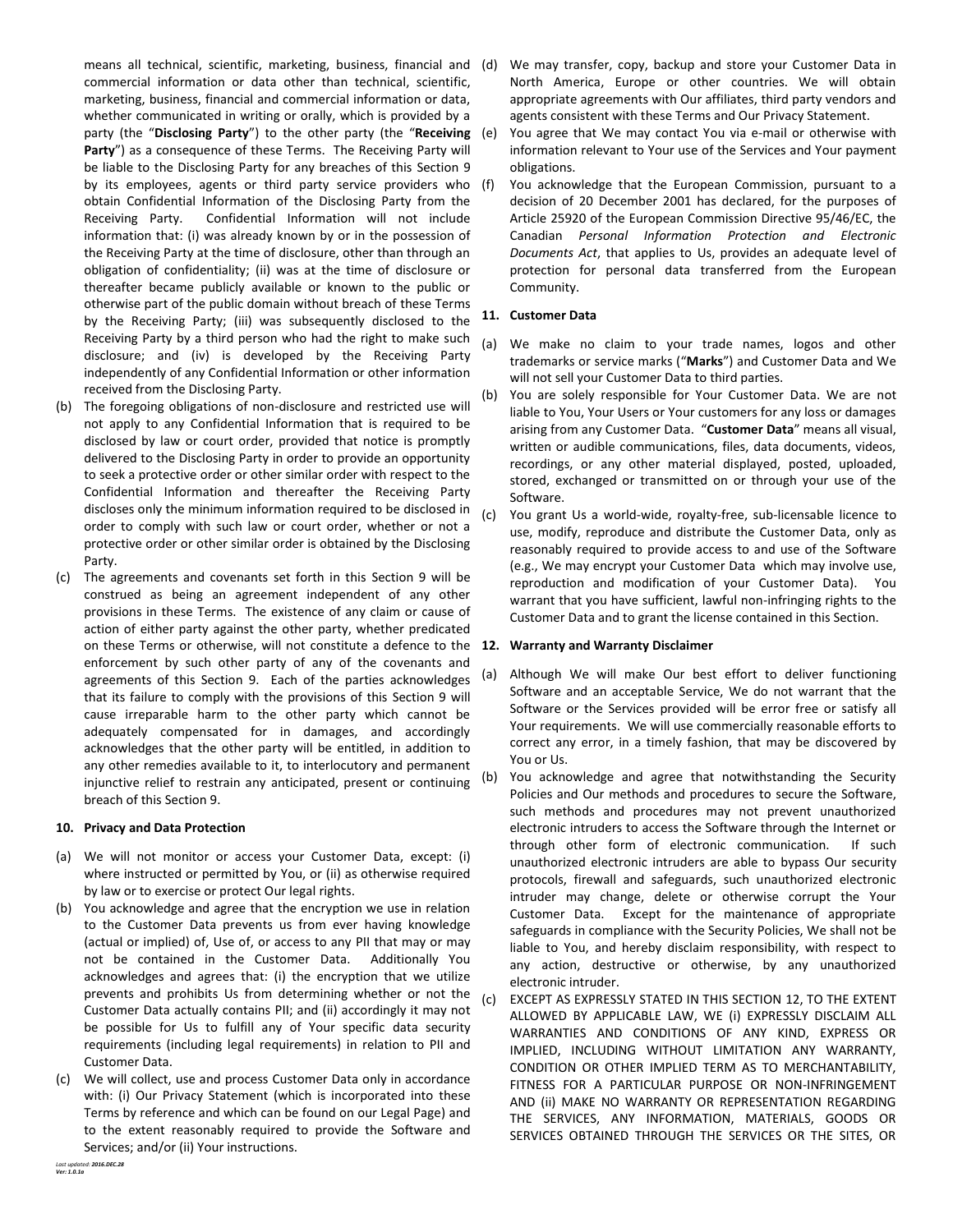THAT THE SERVICES WILL MEET ANY OF YOUR REQUIREMENTS, OR BE UNINTERRUPTED, TIMELY, SECURE OR ERROR FREE.

## **13. Limitation of Liability**

- <span id="page-3-0"></span>(a) Neither Party will be liable to the other in connection with any single event or series of related events for any punitive, exemplary, special, incidental, indirect or consequential loss or damage including, but not limited to, loss of profits, loss of revenue, failure to realize expected savings, loss of data or other commercial or economic loss of any kind even if either party has been advised of the possibility of these losses or damages, and regardless of the form of action, whether in contract or in tort, or based upon any other legal or equitable theory.
- <span id="page-3-1"></span>(b) OUR MAXIMUM AGGREGATE LIABILITY TO YOU RELATED TO OR IN CONNECTION WITH THESE TERMS WILL BE LIMITED TO THE TOTAL FEES PAID BY YOU TO US UNDER THESE TERMS FOR THE 12 MONTH PERIOD IMMEDIATELY PRIOR TO THE CLAIM. THIS LIMITATION OF LIABILITY IS IN THE AGGREGATE AND NOT PER INCIDENT.
- (c) THE LIMITATIONS IN SECTIONS [13\(a\)](#page-3-0) AND [13\(b\)](#page-3-1) DO NOT APPLY TO A BREACH OF SECTION [9,](#page-1-0) OR IN RELATION TO ANY INDEMNITY OBLIGATION SET FORTH IN THESE TERMS.
- (d) You acknowledge that We have set our prices and entered into these Terms in reliance upon the limitations of liability and the disclaimers of warranties and damages set forth herein, and that the same form an essential basis of the bargain between the parties.

## **14. Ownership and Proprietary Rights**

- (a) We and our licensors own all intellectual property rights to the Software, Services and associated documentation. This ownership extends to all copies and portions of these items, and all improvements, enhancements, modifications and derivative works to these items and any work product arising out of the Services. Your rights to use the Software are limited to those rights expressly granted by these Terms. You receive no other rights to the Software, any associated documentation, or Services or any related intellectual property rights in the Software.
- (b) You grant to Us a worldwide, royalty-free, non-exclusive, perpetual, irrevocable license to: (i) use or transfer any feedback you give Us in relation to the Software for any purpose; and (ii) use, copy, store and display Customer Data on an aggregated and anonymous basis only for the purposes of improving or developing enhancements to the Software and to offer new products and services that may relate to Your Customer Data.
- (c) We may use Your Marks to personalize the Software for Your use. Nothing in these Terms transfers to Us any rights or ownership in or to your Marks.

## **15. Indemnification**

(a) We will defend, indemnify and hold You, Users, Your officers, directors and employees (the "**Customer Indemnified Parties**") harmless from and against any and all third party claims, demands, suits, or proceedings ("**Claim**") for damages, costs, liabilities, expenses, attorney's fees, equitable relief or similar relief made or brought against the Customer Indemnified Party by a third party arising out of or relating to the actual or alleged infringement or misappropriation of such third party's intellectual property rights by Us, by Our provision of the Software or Services, or by Your authorized use of the Software or Services; provided that the Customer Indemnified Party: (i) promptly gives Us written notice of the Claim such that We are not materially prejudiced by the timing of such notice; (ii) gives Us sole control of the defense and settlement of the Claim (provided that We may not settle or defend

any Claim unless it releases the Customer Indemnified Party of all liability); and (iii) provides to Us all reasonable assistance, at Our expense. No settlement will require any payment by the Customer Indemnified Party without such Customer Indemnified Party's written consent. The Customer Indemnified Party may monitor, at its own expense, such defense and any settlement discussions directly or through counsel of its choice.

- (b) We will not have any liability for any claim of infringement or misappropriation of a third party's intellectual property caused by: (i) Your misuse or modification of the Software or any Services; (ii) Your failure to use corrections, enhancements or updates made available to You by Us; or (iii) information, direction, specification, or materials provided by You or any third party on Your behalf.
- (c) If the Software or any deliverable item resulting from Our performance of the Services (the "**Alleged Infringing Item**") is, or in Our opinion is likely to be, held to constitute an infringement of a valid third-party right pursuant to this Section, We will at our expense and option either: (i) procure for You the right to continue using the Alleged Infringing Item; (ii) replace the Alleged Infringing Item with a non-infringing equivalent, modify it to make it noninfringing; or (iii) terminate your access, receipt and/or use of the Alleged Infringing Item and refund to You any pre-paid fees in relation to the Alleged Infringing Item less an amount for Your use of the Alleged Infringing Item up to the time of return. THIS SECTION STATES OUR ENTIRE LIABILITY AND YOUR EXCLUSIVE REMEDY FOR INFRINGEMENT.
- (d) You will indemnify, defend and hold Us and our directors and employees harmless from and against any Claim for damages, costs, liabilities, expenses, attorney's fees, equitable relief or similar relief made or brought against Us by a third party alleging that the Customer Data infringes or misappropriates the rights of a third party or violates applicable law; provided that We: (i) promptly give You written notice of the Claim such that You are not materially prejudiced by the timing of such notice; (ii) give You sole control of the defense and settlement of the Claim (provided that You may not settle or defend any Claim unless it releases the Us of all liability); and (iii) provides to Us all reasonable assistance, at Our expense. No settlement will require any payment by Us without such Our written consent. We may monitor, at Our own expense, such defense and any settlement discussions directly or through counsel of our choice.

## **16. General**

- (a) These Terms will supersede and control over any conflicting or additional terms and conditions of any purchase order, acknowledgement, confirmation, request for proposal or other document issued by You. This Terms, together with any other documents referenced herein, constitute the entire agreement between the You and Us pertaining to the subject matter hereof and supersedes all prior agreements, negotiations, discussions and understandings, written or oral, between You and Us. Except as expressly provided in this Agreement, there are no representations, warranties, conditions other agreements or acknowledgements, whether direct or collateral, express or implied, that form part of or affect these Terms.
- (b) Your or Our failure to enforce any provision of these Terms will not be construed as a waiver of any provision or right. Waiver by either You or Us of a breach of any provision of these Terms or the failure by either You or Us to exercise any right hereunder will not operate or be construed as a waiver of any subsequent breach of that right or as a waiver of any other right.
- (c) In the event that a portion of these Terms are held to be unenforceable, the unenforceable portion will be construed in accordance with applicable law as nearly as possible to reflect the